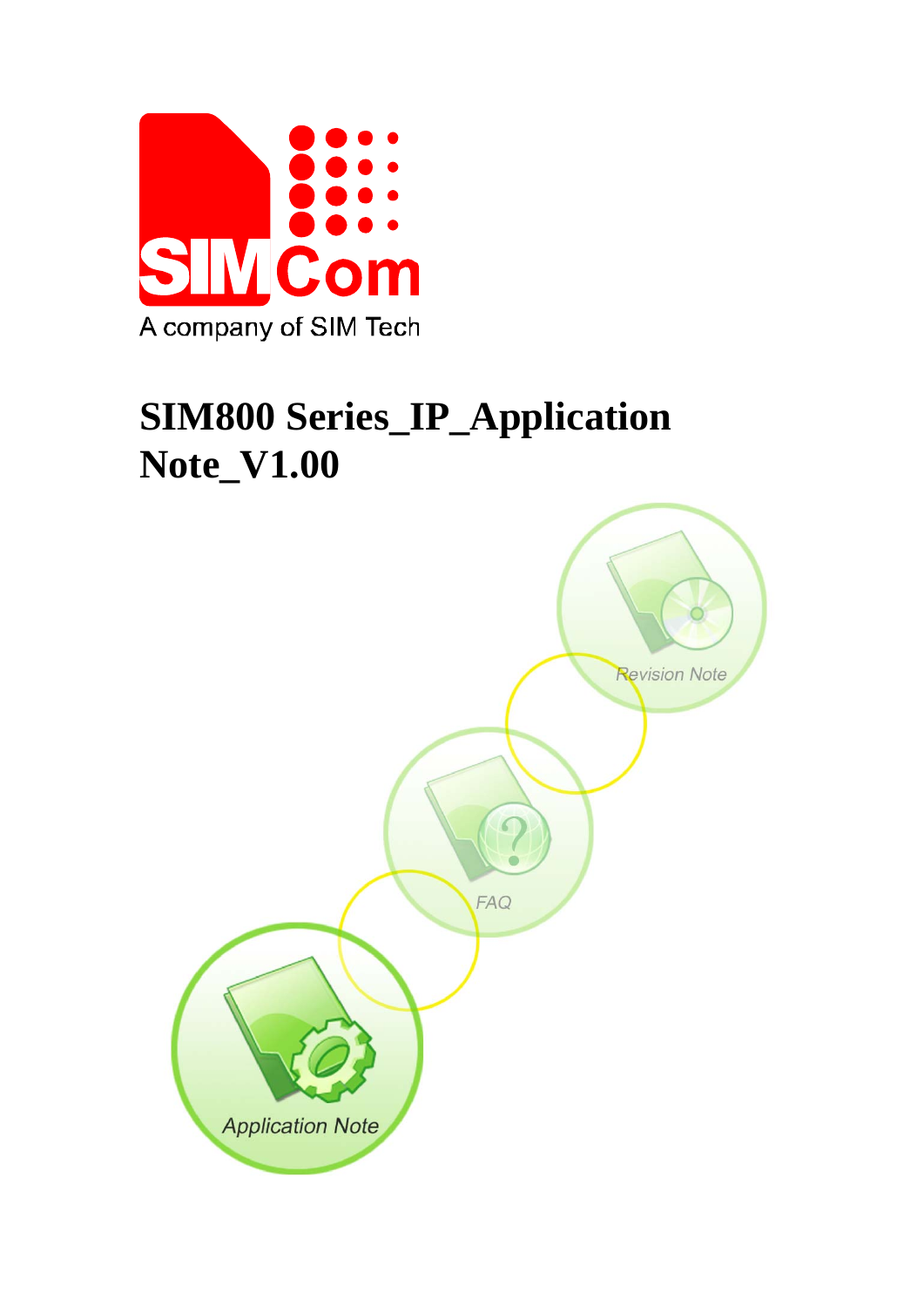

| <b>Document Title</b>      | SIM800 Series_IP_Application Note       |
|----------------------------|-----------------------------------------|
| <b>Version</b>             | 1.00                                    |
| <b>Date</b>                | 2013-08-01                              |
| <b>Status</b>              | Release                                 |
| <b>Document Control ID</b> | SIM800 Series_IP_Application Note_V1.00 |

#### **General Notes**

SIMCom offers this information as a service to its customers, to support application and engineering efforts that use the products designed by SIMCom. The information provided is based upon requirements specifically provided to SIMCom by the customers. SIMCom has not undertaken any independent search for additional relevant information, including any information that may be in the customer's possession. Furthermore, system validation of this product designed by SIMCom within a larger electronic system remains the responsibility of the customer or the customer's system integrator. All specifications supplied herein are subject to change.

#### **Copyright**

This document contains proprietary technical information which is the property of Shanghai SIMCom Wireless Solutions Ltd, copying of this document and giving it to others and the using or communication of the contents thereof, are forbidden without express authority. Offenders are liable to the payment of damages. All rights reserved in the event of grant of a patent or the registration of a utility model or design. All specification supplied herein are subject to change without notice at any time.

#### *Copyright © Shanghai SIMCom Wireless Solutions Ltd. 2013*

Max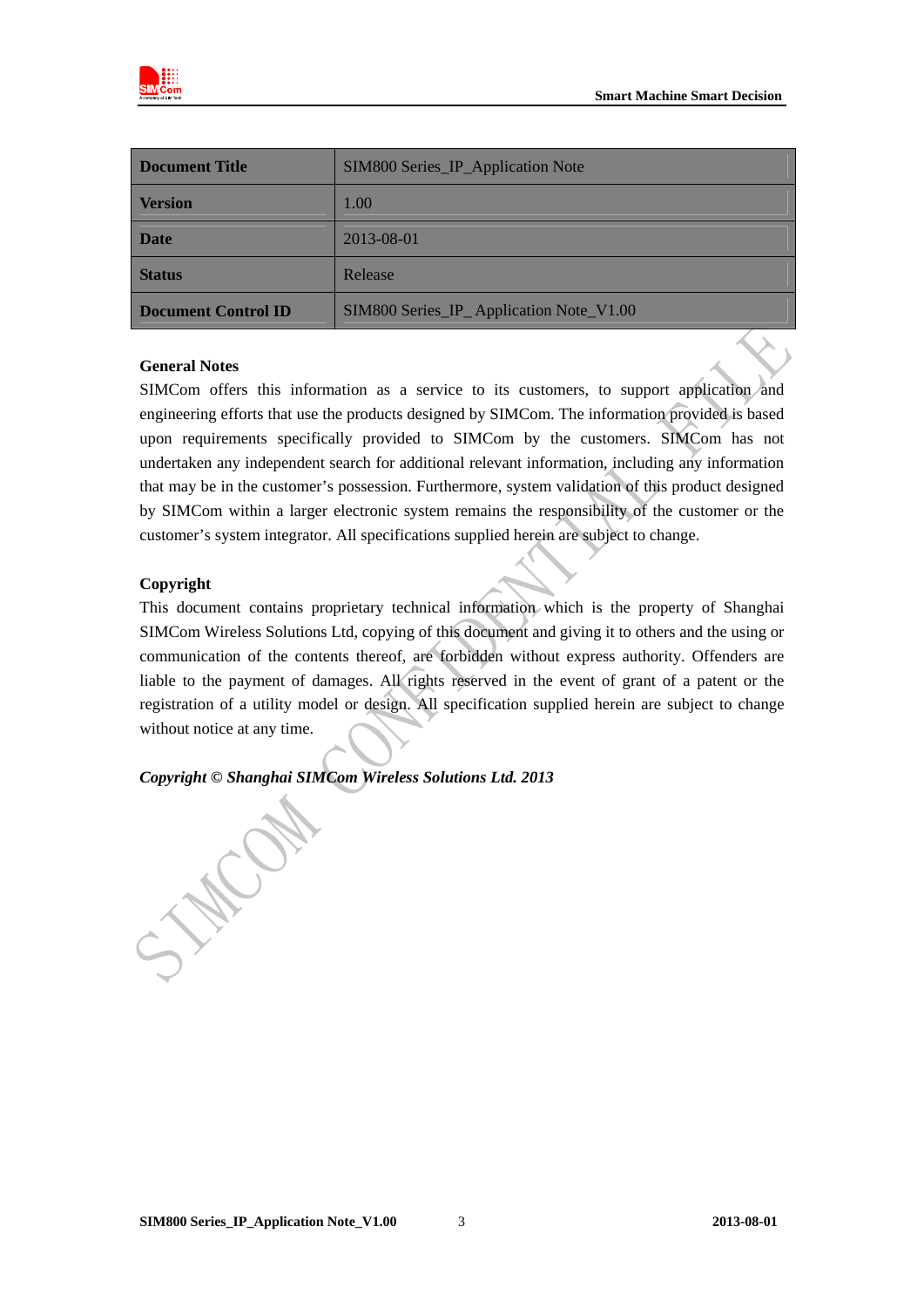

# **Contents**

| $\mathbf{1}$ |           |  |
|--------------|-----------|--|
|              | 1.1       |  |
| 2            |           |  |
| 3            |           |  |
|              | 3.1.      |  |
|              | 3.2.      |  |
|              | 3.3.      |  |
|              | 3.4.      |  |
|              | 3.5.      |  |
|              | 3.6.      |  |
|              | 3.7.      |  |
|              | 3.8.      |  |
|              | 3.9.      |  |
|              | 3.10.     |  |
|              | 3.11.     |  |
|              | 3.12.     |  |
|              | 3.13.     |  |
|              | 3.14.     |  |
|              | 3.15.     |  |
|              | 3.16.     |  |
|              | 3.17.     |  |
|              | 3.18.     |  |
|              | 3.19.     |  |
|              | 3.20.     |  |
|              |           |  |
|              | A.        |  |
|              | <b>B.</b> |  |
|              |           |  |
|              |           |  |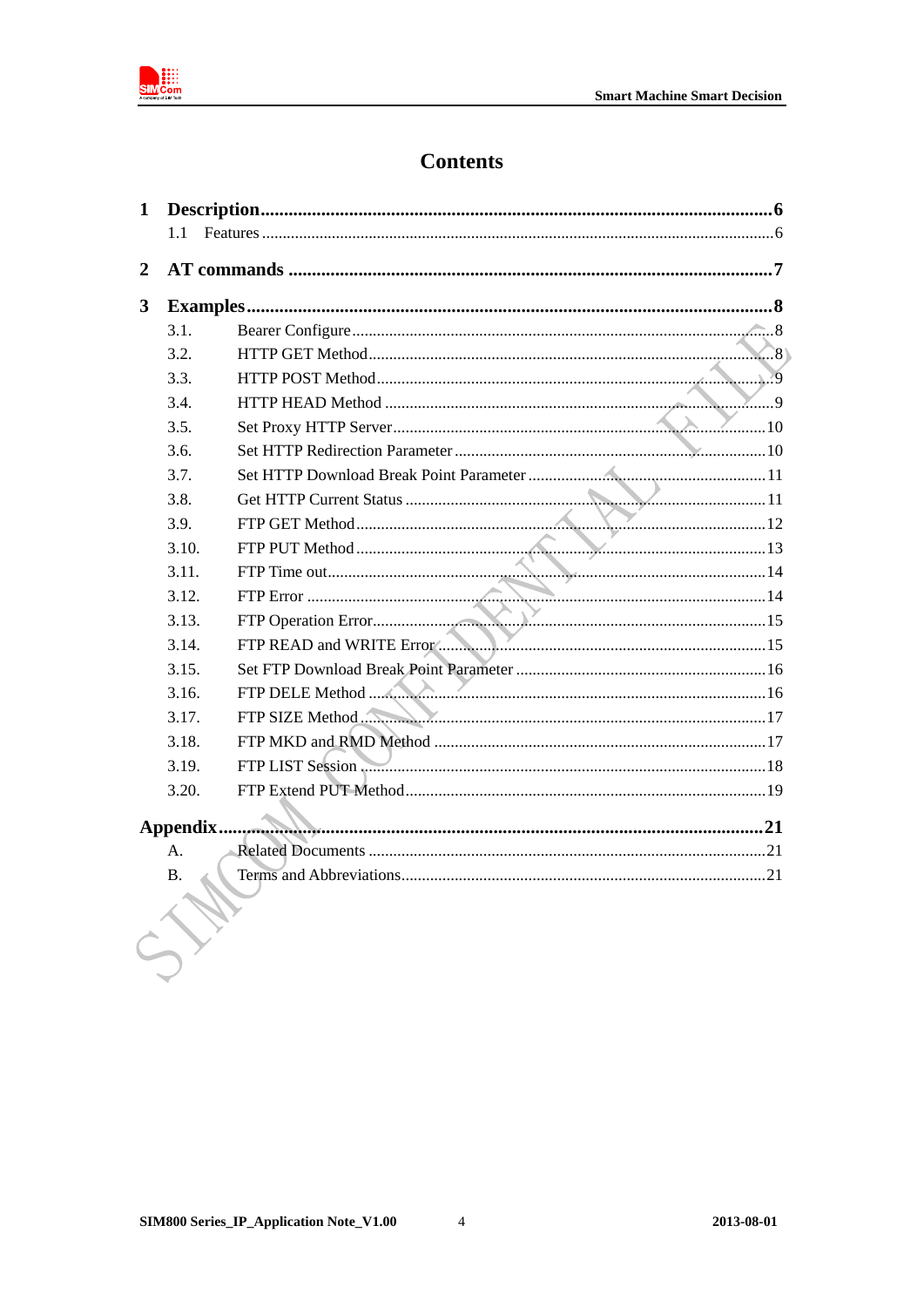

### **Version History**

| <b>Date</b> | <b>Version</b> | What is new | <b>Author</b> |
|-------------|----------------|-------------|---------------|
| 2013-08-01  | 1.00           | New version | Hanjun.liu    |
|             |                |             |               |

### **Scope**

This document presents the AT command of HTTP&FTP operation and application examples. This document can apply to SIM800 series modules, including SIM800, SIM800W, SIM800V, SIM800L and SIM800H.

**HILLIS CONTAINS** 

**SIM800 Series\_IP\_Application Note\_V1.00 2013-08-01** 5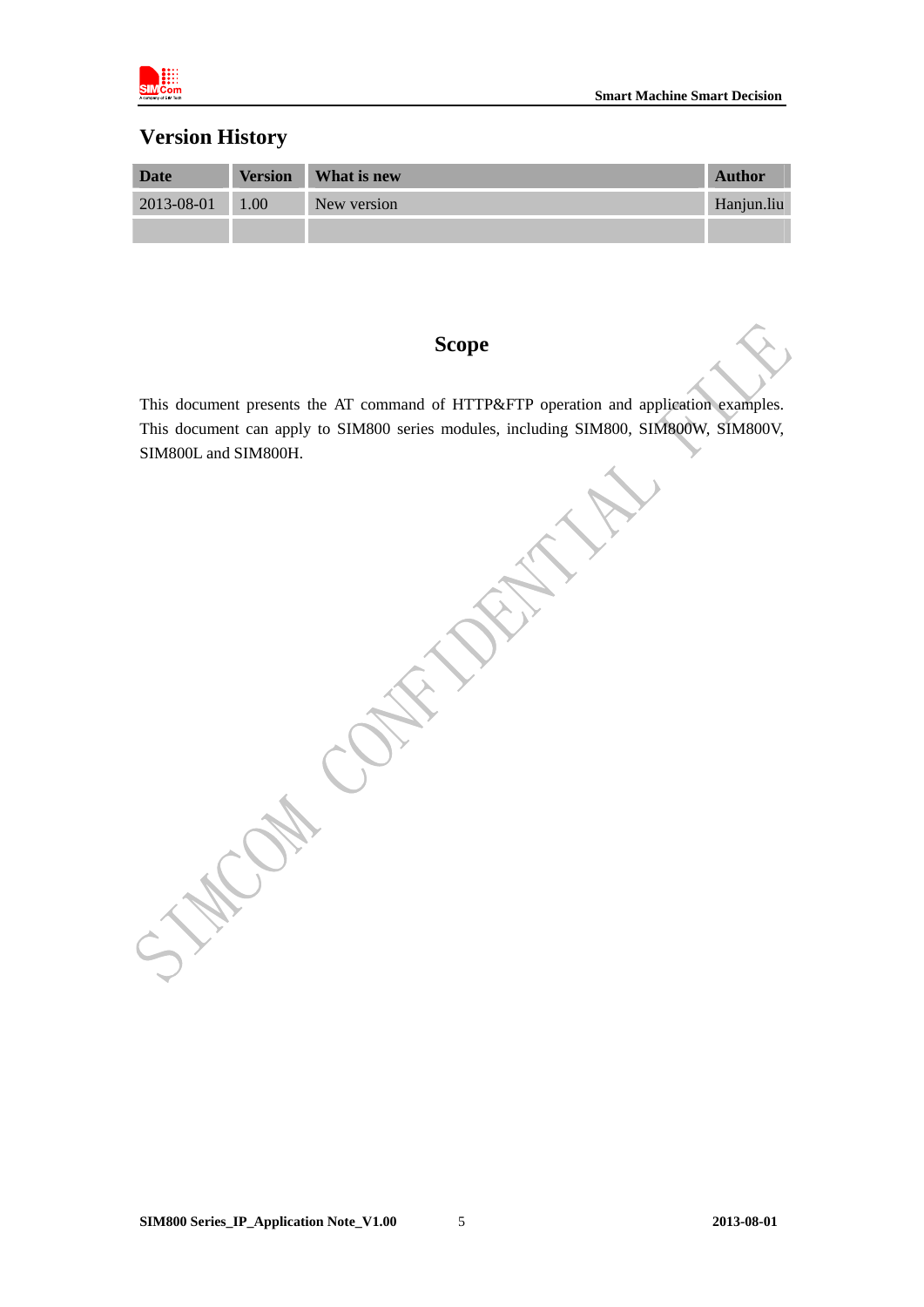<span id="page-4-0"></span>

### **1 Description**

This chapter introduces the IP application features of SIM800 series modules

#### **1.1 Features**

- 1) SIM800 series modules support Hyper Text Transfer Protocol application. Which provides a mode to alternate of HTTP server. The basic application contains GET, POST, HEAD methods; it also supports proxy server, redirection, broken transfer resuming functions.
- 2) SIM800 series modules support File Transfer Protocol application. Which provides a mode to interact with FTP server. The basic application contains GET, PUT methods, it also supports broken transfer resuming function. PUT method supports APPE, STOR and other modes.

**SIM800 Series\_IP\_Application Note\_V1.00 2013-08-01** 6

HICAL COL.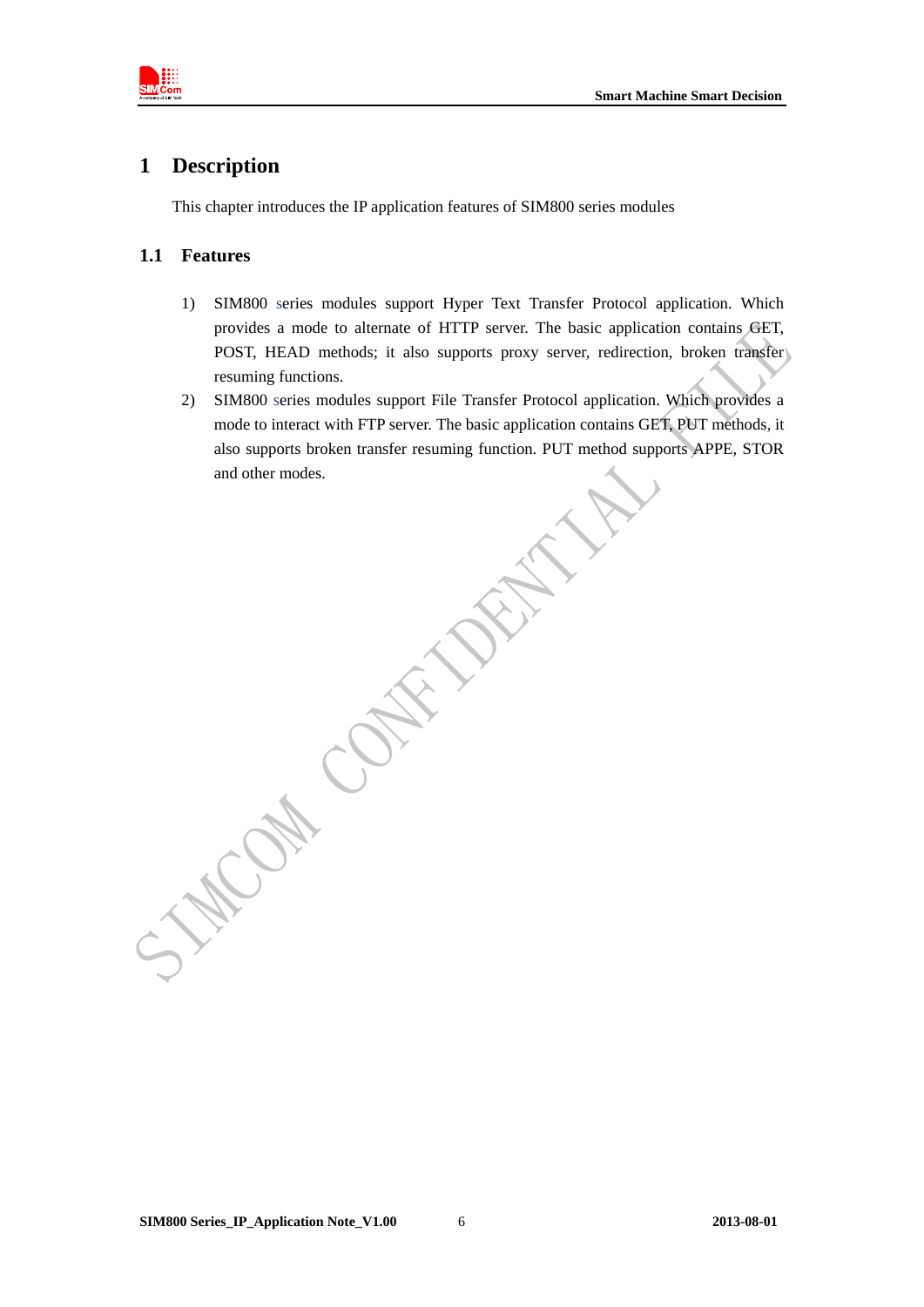<span id="page-5-0"></span>

# **2 AT commands**

| <b>Command</b> | <b>Description</b>                               |
|----------------|--------------------------------------------------|
| AT+HTTPINIT    | <b>INITIALIZE HTTP SERVICE</b>                   |
| AT+HTTPTERM    | <b>TERMINATE HTTP SERVICE</b>                    |
| AT+HTTPPARA    | SET HTTP PARAMETERS VALUE                        |
| AT+HTTPDATA    | <b>INPUT HTTP DATA</b>                           |
| AT+HTTPACTION  | <b>HTTP METHOD ACTION</b>                        |
| AT+HTTPREAD    | READ THE HTTP SERVER RESPONSE                    |
| AT+HTTPSCONT   | <b>SAVE HTTP APPLICATION CONTEXT</b>             |
| AT+HTTPSTATUS  | <b>READ HTTP STATUS</b>                          |
| AT+FTPPORT     | <b>SET FTP CONTROL PORT</b>                      |
| AT+FTPMODE     | SET ACTIVE OR PASSIVE FTP MODE                   |
| AT+FTPTYPE     | SET THE TYPE OF DATA TO BE TRANSFERRED           |
| AT+FTPPUTOPT   | <b>SET FTP PUT TYPE</b>                          |
| AT+FTPCID      | SET FTP BEARER PROFILE IDENTIFIER                |
| AT+FTPREST     | <b>SET RESUME BROKEN DOWNLOAD</b>                |
| AT+FTPSERV     | <b>SET FTP SERVER ADDRESS</b>                    |
| AT+FTPUN       | <b>SET FTP USER NAME</b>                         |
| AT+FTPPW       | <b>SET FTP PASSWORD</b>                          |
| AT+FTPGETNAME  | <b>SET DOWNLOAD FILE NAME</b>                    |
| AT+FTPGETPATH  | <b>SET DOWNLOAD FILE PATH</b>                    |
| AT+FTPPUTNAME  | <b>SET UPLOAD FILE NAME</b>                      |
| AT+FTPPUTPATH  | <b>SET UPLOAD FILE PATH</b>                      |
| AT+FTPGET      | <b>DOWNLOAD FILE</b>                             |
| AT+FTPPUT      | <b>SET UPLOAD FILE</b>                           |
| AT+FTPSCONT    | <b>SAVE FTP APPLICATION CONTEXT</b>              |
| AT+FTPDELE     | DELETE SPECIFIED FILE IN FTP SERVER              |
| AT+FTPSIZE     | GET THE SIZE OF SPECIFIED FILE IN FTP SERVER     |
| AT+FTPSTATE    | <b>GET THE FTP STATE</b>                         |
| AT+FTPEXTPUT   | <b>EXTEND UPLOAD FILE</b>                        |
| AT+FTPMKD      | MAKE DIRECTORY ON THE REMOTE MACHINE             |
| AT+FTPRMD      | REMOVE DIRECTORY ON THE REMOTE MACHINE           |
| AT+FTPLIST     | LIST CONTENTS OF DIRECTORY ON THE REMOTE MACHINE |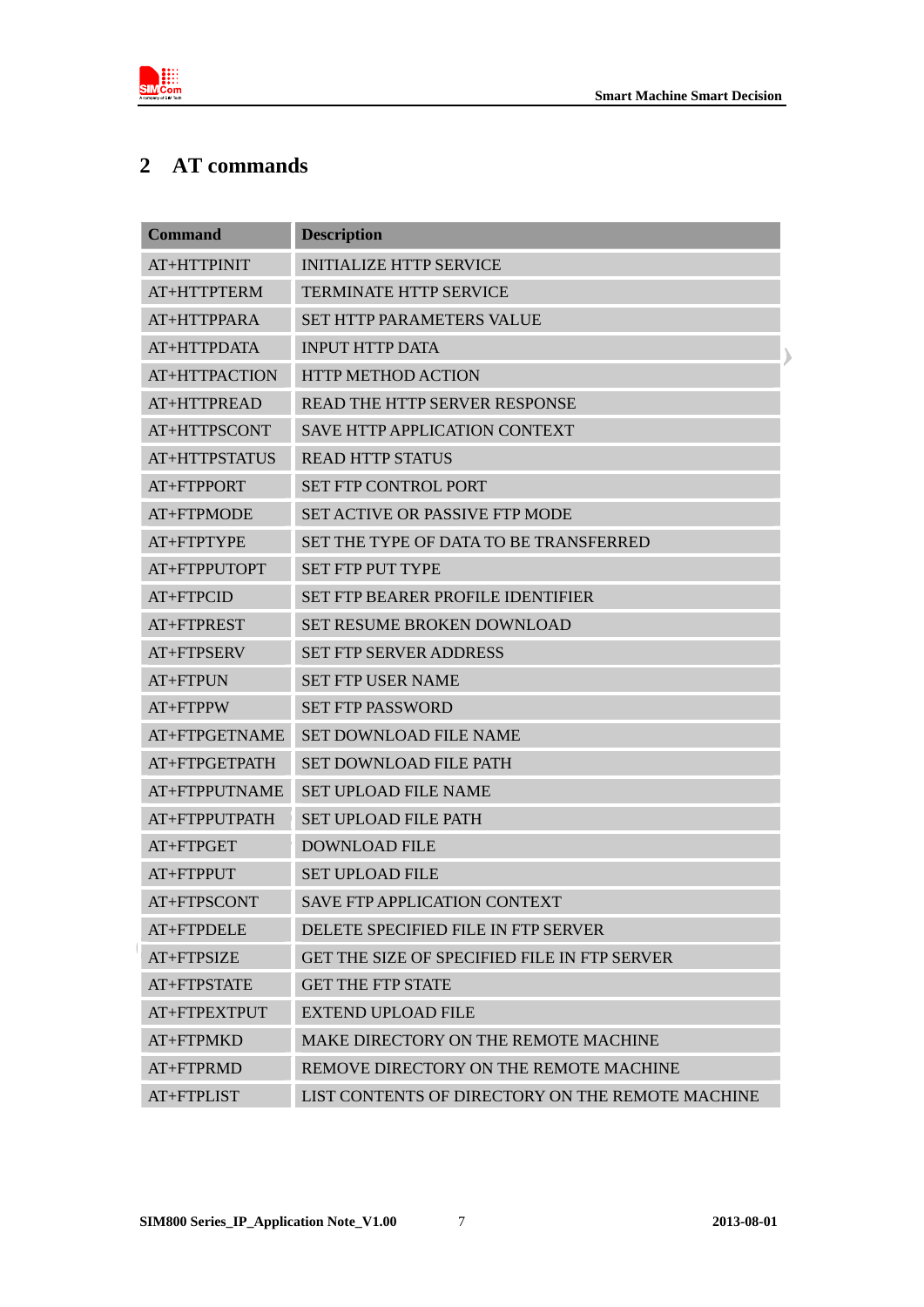<span id="page-6-0"></span>

### **3 Examples**

In the "Grammar" columns of following tables, input of AT commands are in black, module return values are in blue.

### **3.1. Bearer Configure**

| <b>Grammar</b>                     | <b>Description</b>                  |  |
|------------------------------------|-------------------------------------|--|
| $AT+SAPBR = 3,1,$ "Contype","GPRS" | Configure bearer profile 1          |  |
| OK.                                |                                     |  |
| AT+SAPBR=3,1,"APN","CMNET"         |                                     |  |
| <b>OK</b>                          |                                     |  |
| $AT+SAPBR=1,1$                     | To open a GPRS context.             |  |
| OK                                 |                                     |  |
| $AT+SAPBR=2,1$                     | To query the GPRS context.          |  |
| +SAPBR:1,1,"10.89.193.1"           |                                     |  |
| <b>OK</b>                          |                                     |  |
| $AT+SAPBR=0,1$                     | To close a GPRS context.            |  |
| OK                                 |                                     |  |
| +SAPBR 1: DEACT                    | GPRS context is released by network |  |
|                                    |                                     |  |

# **3.2. HTTP GET Method**

Download data from HTTP server.

| Grammar                         | <b>Description</b>              |
|---------------------------------|---------------------------------|
| AT+HTTPINIT                     | Init HTTP service               |
| OK                              |                                 |
| $AT+HTTPPARA = "CID", 1$        | Set parameters for HTTP session |
| OK                              |                                 |
| AT+HTTPPARA="URL","www.sim.com" |                                 |
| $\overline{\text{OK}}$          |                                 |
| $AT+HTTPACTION=0$               | <b>GET</b> session start        |
| OK                              |                                 |
| +HTTPACTION: 0,200,1000         | <b>GET</b> successfully         |
| AT+HTTPREAD                     | Read the data of HTTP server    |
| +HTTPREAD: 1000                 |                                 |
| $\cdots$                        |                                 |
| <b>OK</b>                       |                                 |
| $AT+HTTPTERN$                   | Terminate HTTP service          |
| <b>OK</b>                       |                                 |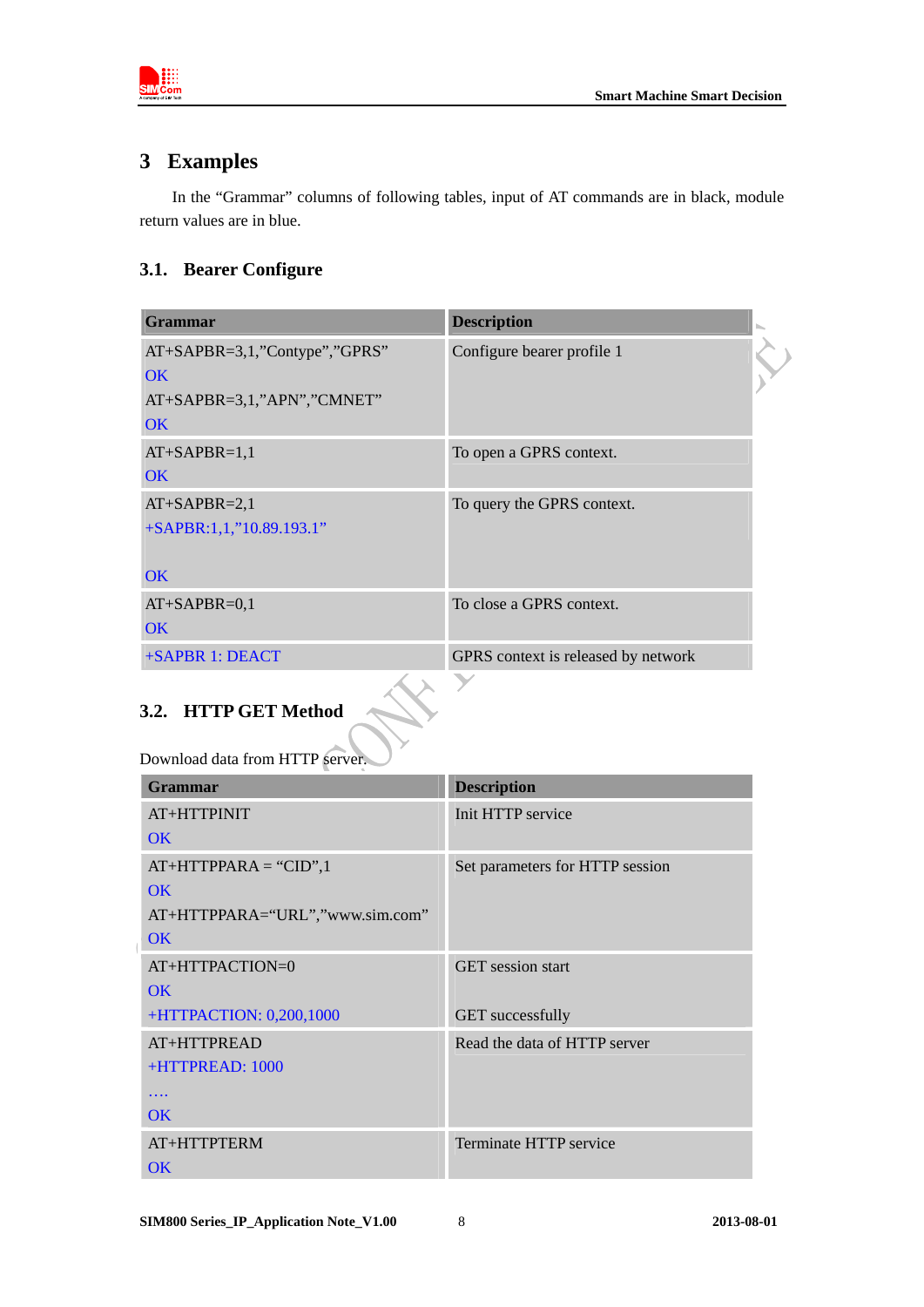<span id="page-7-0"></span>

 $\rightarrow$ 

### **3.3. HTTP POST Method**

Upload data to HTTP server.

| <b>Grammar</b>                  | <b>Description</b>                          |
|---------------------------------|---------------------------------------------|
| AT+HTTPINIT                     | Init HTTP service                           |
| $\overline{\text{OK}}$          |                                             |
| $AT+HTTPPARA = "CID", 1$        | Set parameters for HTTP session             |
| $\overline{\text{OK}}$          |                                             |
| AT+HTTPPARA="URL","www.sim.com" |                                             |
| $\overline{\text{OK}}$          |                                             |
| AT+HTTPDATA=100,10000           | POST the data whose size is 100 Bytes and   |
| <b>DOWNLOAD</b>                 | the maximum latency time for inputting is   |
|                                 | 10000 ms. It is recommended to set the      |
|                                 | latency time long enough to allow           |
|                                 | downloading all the data.                   |
|                                 | It is ready to receive data from UART, and  |
|                                 | DCD has been set to low.                    |
| $\overline{\text{OK}}$          | All data has been received over, and DCD is |
|                                 | set to high.                                |
| AT+HTTPACTION=1                 | <b>POST</b> session start                   |
| $\overline{\text{OK}}$          |                                             |
| +HTTPACTION: 1,200,0            | POST successfully                           |
| AT+HTTPTERM                     | Terminate HTTP service                      |
| $\overline{\text{OK}}$          |                                             |
| ╲                               |                                             |

# **3.4. HTTP HEAD Method**

Get HTTP head information from HTTP server.

| Grammar                         | <b>Description</b>              |
|---------------------------------|---------------------------------|
| $AT+HTTPINIT$                   | Init HTTP service               |
| OK                              |                                 |
| $AT+HTTPPARA = "CID", 1$        | Set parameters for HTTP session |
| OK                              |                                 |
| AT+HTTPPARA="URL","www.sim.com" |                                 |
| OK                              |                                 |
| $AT+HTTPACTION=2$               | <b>HEAD</b> session start       |
| $\overline{\text{OK}}$          |                                 |
| +HTTPACTION: 2,200,0            | <b>HEAD</b> successfully        |
|                                 |                                 |
| AT+HTTPTERM                     | Terminate HTTP service          |
| OK                              |                                 |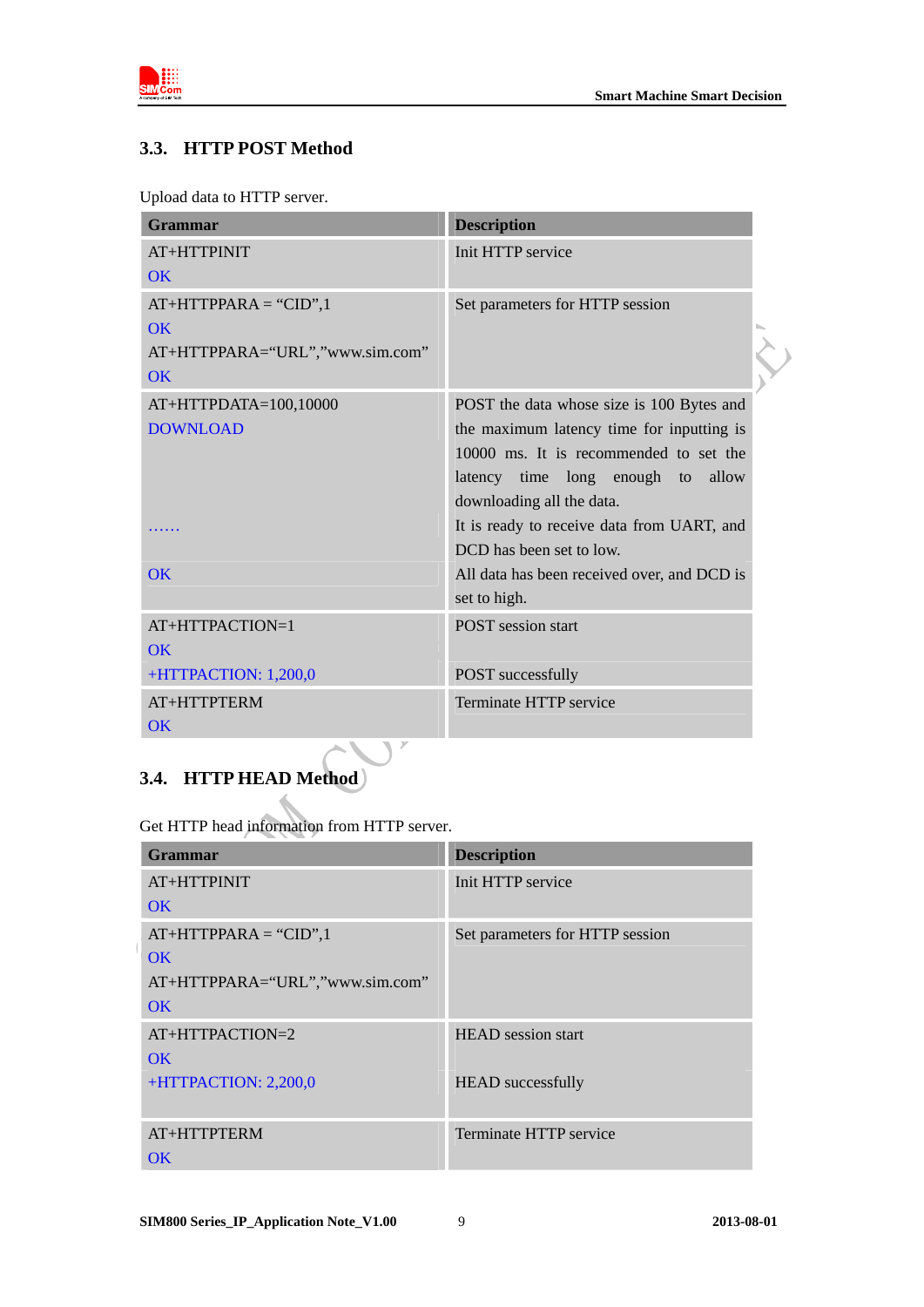<span id="page-8-0"></span>

### **3.5. Set Proxy HTTP Server**

It provides the method to use proxy HTTP server.

| Grammar                          | <b>Description</b>              |  |
|----------------------------------|---------------------------------|--|
| AT+HTTPINIT                      | Init HTTP service               |  |
| $\overline{\text{OK}}$           |                                 |  |
| $AT+HTTPPARA = "CID", 1$         | Set parameters for HTTP session |  |
| $\overline{\text{OK}}$           |                                 |  |
| AT+HTTPPARA="URL","www.sim.com"  |                                 |  |
| OK                               |                                 |  |
| AT+HTTPPARA="PROIP","10.0.0.172" | Set proxy server IP address     |  |
| <b>OK</b>                        |                                 |  |
| $AT+HTTPPARA = "PROPORT", 80$    | Set proxy server port           |  |
| OK                               |                                 |  |
| AT+HTTPACTION=0                  | <b>GET</b> session start        |  |
| $\overline{\text{OK}}$           |                                 |  |
| +HTTPACTION: 0,200,1000          | <b>GET</b> successfully         |  |
| AT+HTTPREAD                      | Read the data of HTTP server.   |  |
| +HTTPREAD: 1000                  | Output the data to UART         |  |
|                                  |                                 |  |
| $\overline{\text{OK}}$           |                                 |  |
| AT+HTTPTERM                      | Terminate HTTP service          |  |
| $\overline{\text{OK}}$           |                                 |  |

# **3.6. Set HTTP Redirection Parameter**

It provides the method to use HTTP redirection function.

| Grammar                          | <b>Description</b>              |
|----------------------------------|---------------------------------|
| $AT+HTTPINIT$                    | Init HTTP service               |
| OK                               |                                 |
| $AT+HTTPPARA = "CID", 1$         | Set parameters for HTTP session |
| OK                               |                                 |
| $AT+HTTPPARA = "REDIR", 1$       | Set the redirection parameter   |
| OK                               |                                 |
| AT+HTTPPARA="URL","www.sim.com/a | Set the URL                     |
| bcde"                            |                                 |
| OK                               |                                 |
| $AT+HTTPACTION = 0$              | <b>GET</b> session start        |
| OK                               |                                 |
| $+$ HTTPACTION: 0,200,1000       | <b>GET</b> successfully         |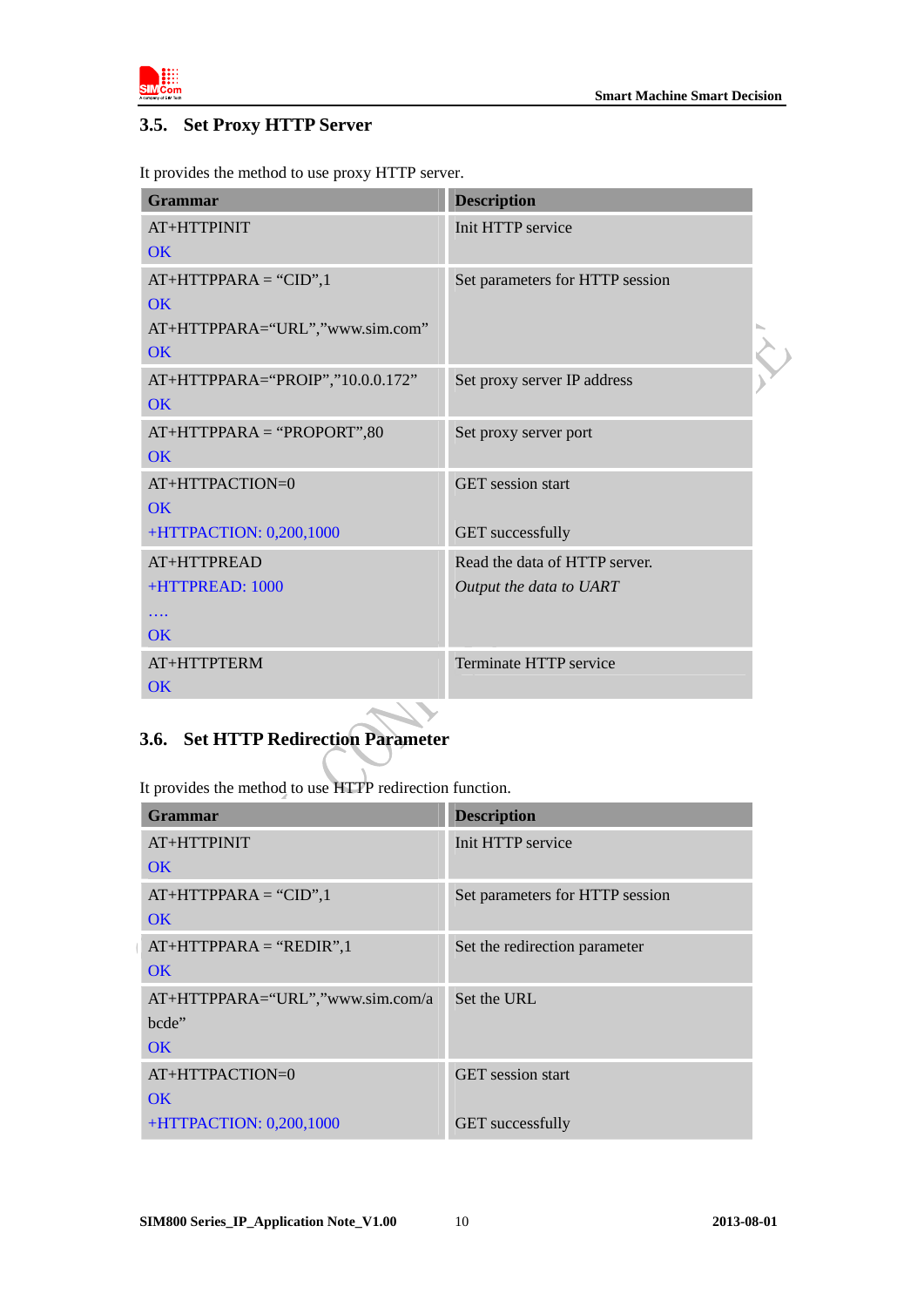<span id="page-9-0"></span>

| $AT+HTTPREAD$     | Read the response of HTTP server |
|-------------------|----------------------------------|
| $+HTTPREAD: 1000$ | Output the data to UART          |
| $\cdots$          |                                  |
| OK                |                                  |
| $AT+HTTPTERN$     | Terminate HTTP service           |
| ΩK                |                                  |

### **3.7. Set HTTP Download Break Point Parameter**

| <b>Grammar</b>                                                                      | <b>Description</b>                                                           |
|-------------------------------------------------------------------------------------|------------------------------------------------------------------------------|
| AT+HTTPINIT<br>$\overline{\text{OK}}$                                               | Init HTTP service                                                            |
| $AT+HTTPPARA = "CID", 1$<br><b>OK</b>                                               | Set parameters for HTTP session                                              |
| $AT+HTTPPARA =$<br>"URL","HTTP://www.sim.com/img/sim_lo<br>go_jr_1003_38.gif"<br>OK | Set the URL, the size of gif is 16384 bytes                                  |
| $AT+HTTPPARA = "BREAK", 2000$<br>$\overline{\text{OK}}$                             | Set the break point                                                          |
| AT+HTTPACTION=0<br>$\overline{\text{OK}}$<br>+HTTPACTION: 0, 200,14384              | GET session start, get data from 2000 to<br>16384<br><b>GET</b> successfully |
| AT+HTTPREAD<br>+HTTPREAD: 14384<br>.<br>$\overline{\text{OK}}$                      | Read the data of HTTP server<br>Output the data to UART                      |
| AT+HTTPTERM<br>$\overline{\text{OK}}$                                               | Terminate HTTP service                                                       |

# **3.8. Get HTTP Current Status**

| <b>Grammar</b>           | <b>Description</b>              |
|--------------------------|---------------------------------|
| $AT+HTTPINIT$            | Init HTTP service               |
| <b>OK</b>                |                                 |
| $AT+HTTPPARA = "CID", 1$ | Set parameters for HTTP session |
| <b>OK</b>                |                                 |
| $AT+HTTPPARA=$           | Set the URL                     |
| "URL", "www.baidu.com"   |                                 |
| $\overline{\text{OK}}$   |                                 |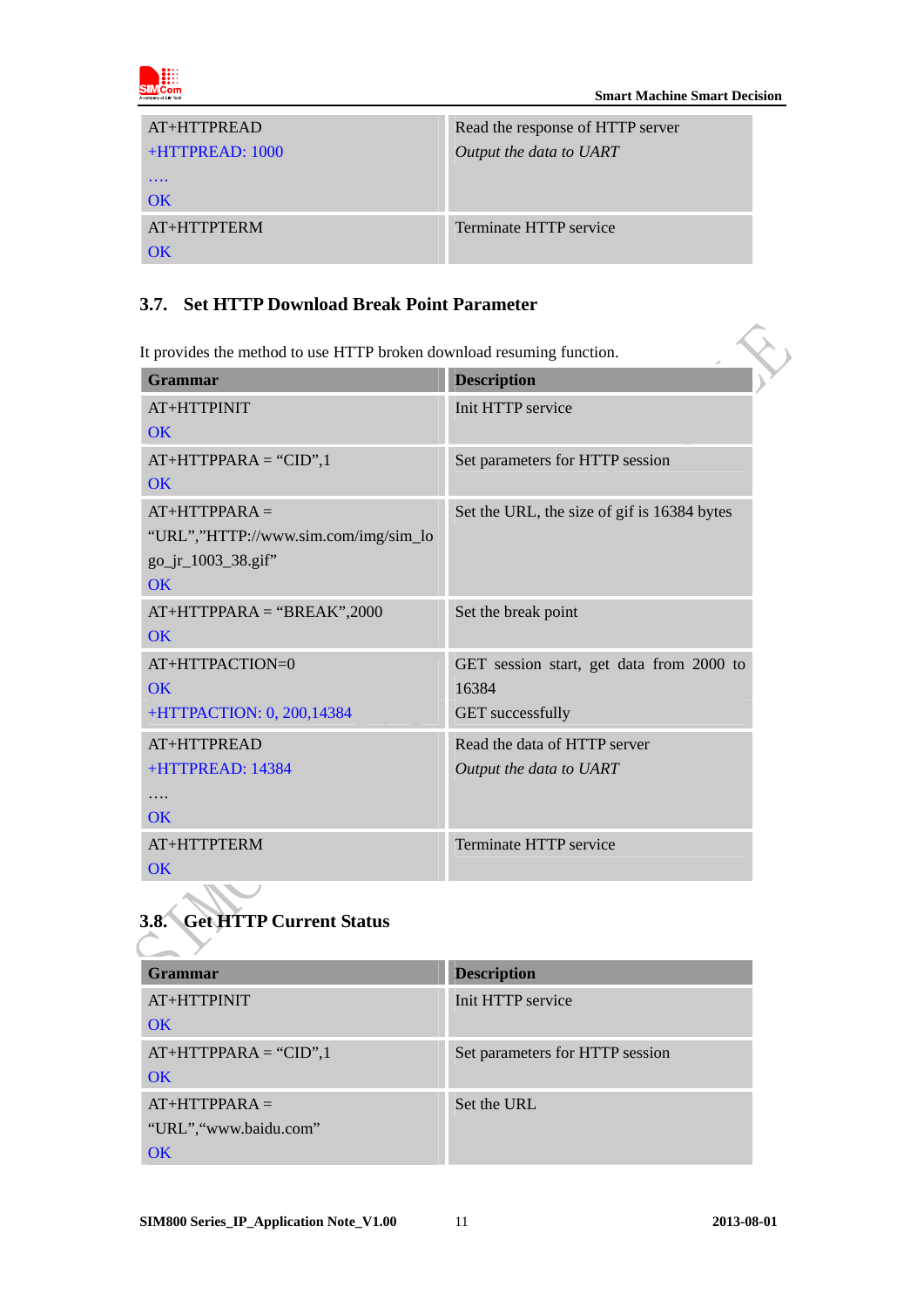<span id="page-10-0"></span>

| $AT+HTTPACTION = 0$<br>$\overline{\text{OK}}$     | Get session start                            |  |
|---------------------------------------------------|----------------------------------------------|--|
| AT+HTTPSTATUS?<br>+HTTPSTATUS: GET, 1, 1440, 7915 | The status of getting session is in progress |  |
| $\overline{\text{OK}}$                            |                                              |  |
| +HTTPACTION: 0, 200,9335                          | <b>GET</b> successfully                      |  |
| AT+HTTPSTATUS?<br>+HTTPSTATUS: GET,0,0,0          | The status of getting session is over        |  |
| <b>OK</b>                                         |                                              |  |
| $AT+HTTPACTION = 1$                               | <b>POST</b> session start                    |  |
| OK                                                |                                              |  |
| AT+HTTPSTATUS?<br>+HTTPSTATUS: POST,2,1440,608    | The status of posting session is in progress |  |
| $\overline{\text{OK}}$                            |                                              |  |
| +HTTPACTION: 1,200,0                              | POST successfully                            |  |
| AT+HTTPSTATUS?<br>+HTTPSTATUS: POST,0,0,0         | The status of posting session is over        |  |
| <b>OK</b>                                         |                                              |  |
| AT+HTTPTERM<br><b>OK</b>                          | Terminate HTTP service                       |  |

# **3.9. FTP GET Method**

Download data from FTP server

| <b>Grammar</b>                    | <b>Description</b>              |
|-----------------------------------|---------------------------------|
| $AT+FTPCID=1$                     | Set parameters for FTP session. |
| OK                                |                                 |
| $AT + FTPSERV = "116.228.221.52"$ |                                 |
| OK                                |                                 |
| $AT+FTPIJN=$ "sim.cs1"            |                                 |
| OK                                |                                 |
| $AT+FTPPW=$ "******"              |                                 |
| OK                                |                                 |
| AT+FTPGETNAME="1K.txt"            |                                 |
| OK                                |                                 |
| AT+FTPGETPATH="/"                 |                                 |
| <b>OK</b>                         |                                 |
| $AT + FTPGET = 1$                 | Open the FTP get session.       |
| <b>OK</b>                         |                                 |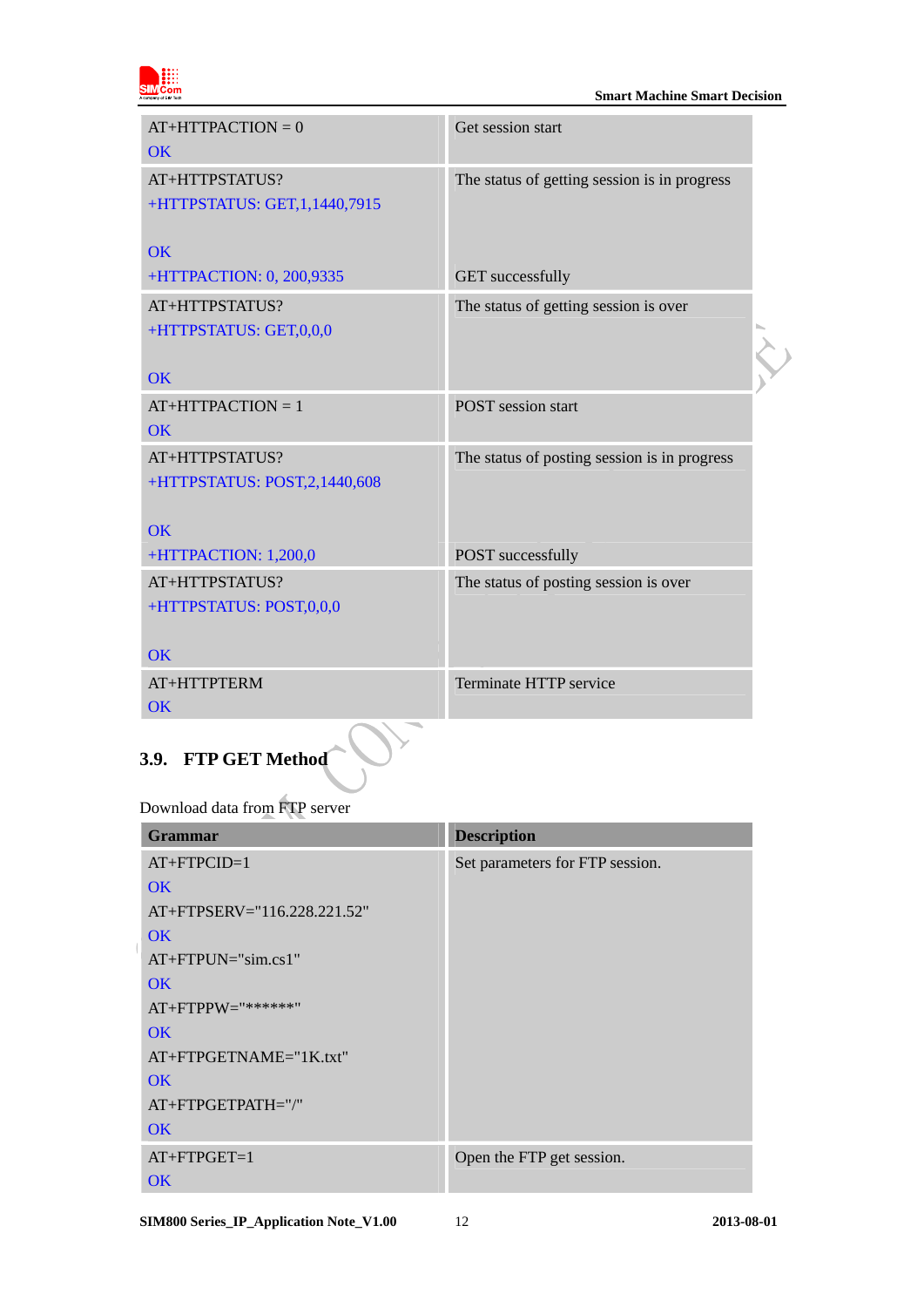<span id="page-11-0"></span>

| $+$ FTPGET: 1,1                     | Data are available.                             |
|-------------------------------------|-------------------------------------------------|
| AT+FTPGET=2,1024                    | Request to read 1024 bytes, but                 |
| $+$ FTPGET: 2,50                    | Only 50 bytes are now available.                |
| 01234567890123456789012345678901234 |                                                 |
| 567890123456789                     |                                                 |
| <b>OK</b>                           |                                                 |
| $AT+FTPGET=2,1024$                  | Request to read 1024 bytes again.               |
| $+$ FTPGET: 2,0                     | No byte is now available, but it is not the     |
|                                     | end of session.                                 |
| <b>OK</b>                           |                                                 |
| $+$ FTPGET: 1,1                     | If the module receives data but user do not     |
|                                     | input "AT+FTPGET:2, <reqlength>" to</reqlength> |
|                                     | read data, "+FTPGE T:1,1" will be shown         |
|                                     | again in a certain time.                        |
| $AT+FTPGET=2,1024$                  | Request to read 1024 bytes.                     |
| +FTPGET: 2,1024                     | 1024 bytes are now available.                   |
| 01234567890123456789012345678901234 |                                                 |
| 56789012345678901234                |                                                 |
| $\overline{\text{OK}}$              |                                                 |
| $+$ FTPGET:1,0                      | Data transfer finished. The connection to       |
|                                     | the FTP server is closed.                       |
|                                     |                                                 |
| 3.10. FTP PUT Method                |                                                 |
|                                     |                                                 |
| Upload data to FTP server.          |                                                 |

# **3.10. FTP PUT Method**

# Upload data to FTP server.

| <b>Grammar</b>              | <b>Description</b>                          |
|-----------------------------|---------------------------------------------|
| $AT+FTPCID=1$               | Set parameters for FTP session.             |
| <b>OK</b>                   |                                             |
| AT+FTPSERV="116.228.221.52" |                                             |
| OK                          |                                             |
| $AT+FTPUN="sim.cs1"$        |                                             |
| <b>OK</b>                   |                                             |
| $AT+FTPPW=""******"$        |                                             |
| <b>OK</b>                   |                                             |
| AT+FTPPUTNAME="1K.txt"      |                                             |
| <b>OK</b>                   |                                             |
| AT+FTPPUTPATH="/"           |                                             |
| <b>OK</b>                   |                                             |
| $AT+FTPPUT=1$               | Open the FTP put session.                   |
| <b>OK</b>                   |                                             |
| +FTPPUT: 1,1,1360           | FTP session is ready for uploading. 1360 is |
|                             | the max length of data which can be sent at |
|                             | a time. It depends on the network status.   |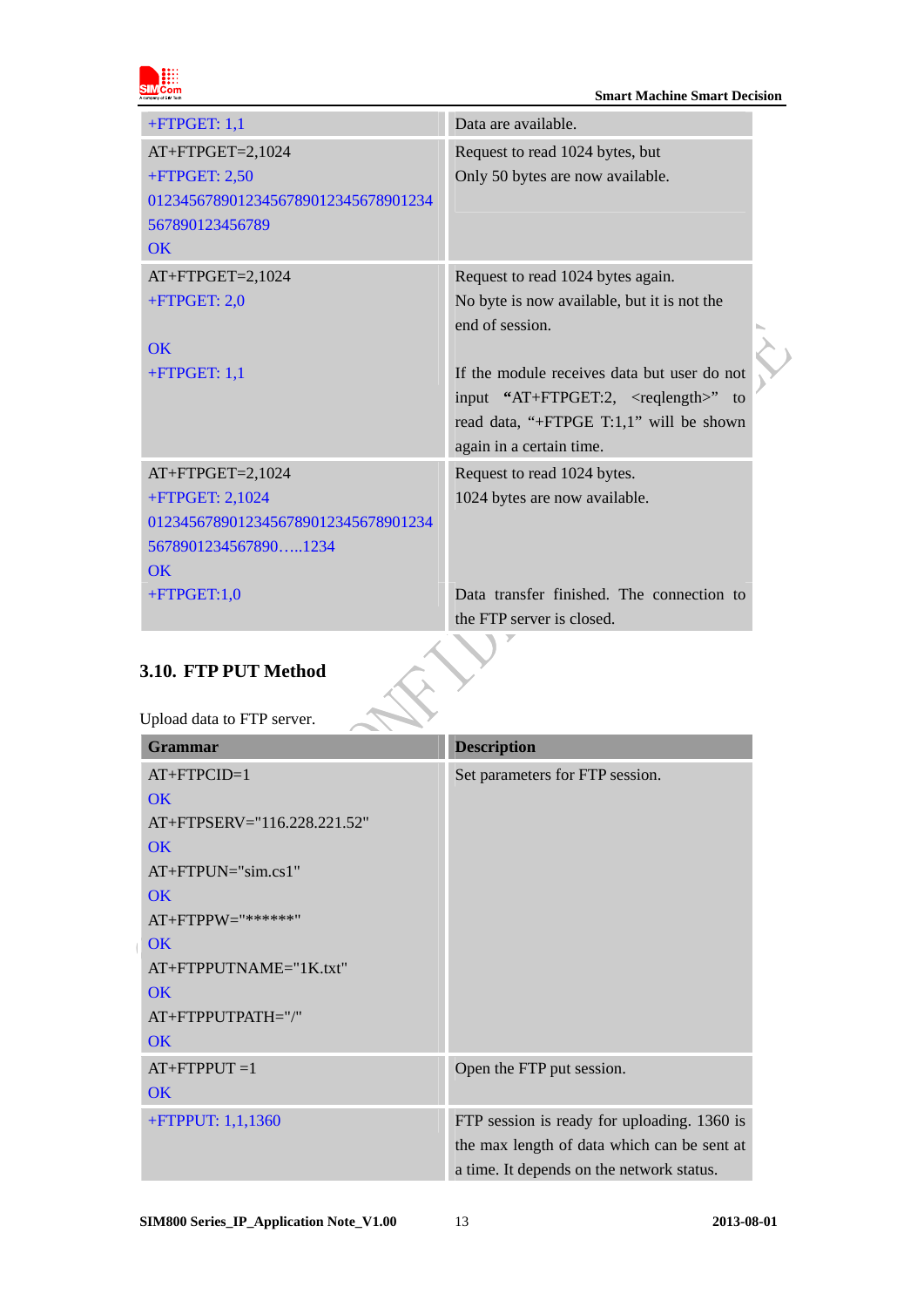<span id="page-12-0"></span>

| $AT+FTPPUT=2,100$      | Client requests to send 100 bytes.           |
|------------------------|----------------------------------------------|
| $+$ FTPPUT: 2,100      | Response indicates that user must input 100  |
|                        | bytes for transferring now.                  |
|                        | It is ready to receive data from UART, and   |
|                        | DCD has been set to low.                     |
| $\overline{\text{OK}}$ | All data has been received over, and DCD is  |
|                        | set to high.                                 |
| $+$ FTPPUT: 1,1,1360   | URC indicates that the FTP session is ready  |
|                        | to transfer more data.                       |
| $AT+FTPPUT=2,0$        | No more data will be uploaded, the FTP       |
| OK.                    | session will be closed.                      |
| $+$ FTPPUT: 1,0        | Data transfer is finished. The connection to |
|                        | the FTP server is closed.                    |

During FTP session, different failure may occur because of bad network environment or other reasons. Some common failure includes timeout failure and wrong password failure.

#### **3.11. FTP Time out**

Time out occurs during FTP session because of different reasons.

| Grammar          | <b>Description</b>                              |
|------------------|-------------------------------------------------|
| $AT+FTPGET=1$    | Open the FTP Get session.                       |
| OK               |                                                 |
| $+$ FTPGET: 1,64 | If the status of the network is poor, it may    |
|                  | be time out.                                    |
|                  | The connection to the FTP server is closed.     |
|                  |                                                 |
| $AT+FTPGET=1$    | Open the FTP Get session.                       |
| OK               |                                                 |
| $+$ FTPGET: 1,1  | Data are available.                             |
| $+$ FTPGET: 1,1  | If customer does not use "AT+FTPGET:2,          |
|                  | $\leq$ reqlength>" to read data, "+FTPGE T:1,1" |
| $+$ FTPGET: 1,1  | will be shown again in a certain time.          |
| $+$ FTPGET: 1,64 | If the user does not read data for a long       |
|                  | time, the session will time out. The            |
|                  | connection to the FTP server is closed.         |

#### **3.12. FTP Error**

Error occurs during FTP applications because of wrong parameter setting.

| Grammar | m<br><b>Description</b> |
|---------|-------------------------|
|         |                         |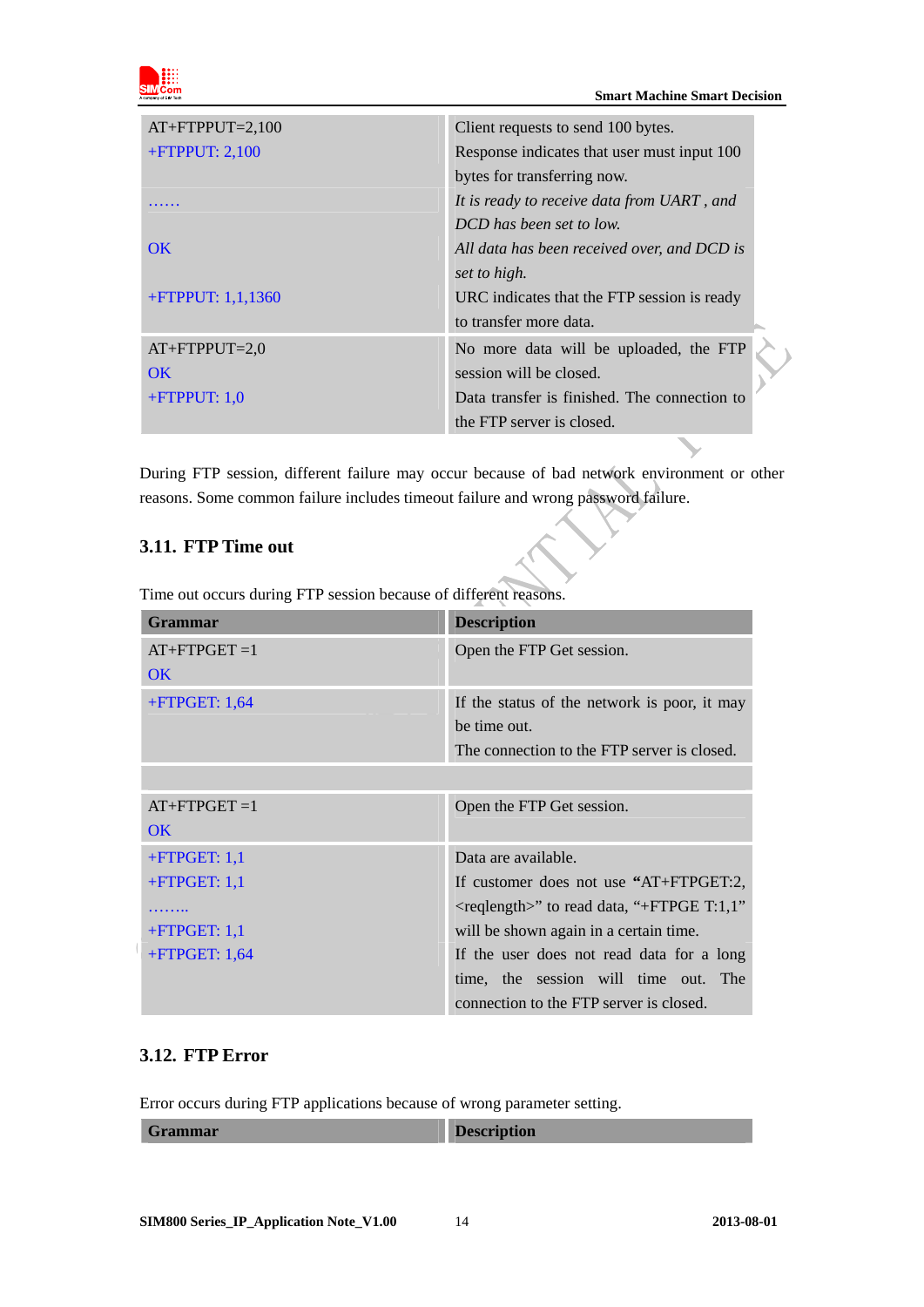<span id="page-13-0"></span>

 $\hat{\mathbf{v}}$ 

| $AT+FTPW=$ "3214567"<br>OK. | Set wrong password                                                         |
|-----------------------------|----------------------------------------------------------------------------|
| $AT+FTPGET=1$<br>OK.        | Open the FTP Get session                                                   |
| $+$ FTPGET: 1,72            | FTP session password error. The connection<br>to the FTP server is closed. |

*Note: Other errors, you can refer to "AT+FTPGET" command in* 《*SIM800 Series AT Command Manual*》

### **3.13. FTP Operation Error**

Error occurs during FTP applications because of wrong operating.

| <b>Grammar</b>   | <b>Description</b>                         |
|------------------|--------------------------------------------|
| $AT+FTPGET=1$    | Open the FTP Get session.                  |
| OK               |                                            |
| $+$ FTPGET: 1,64 | The parameter of "get file name" is empty. |
|                  | It shows ftp operation error.              |
| $AT+FTPPUT=1$    | Open the FTP PUT session.                  |
| OK               |                                            |
| $AT+FTPPUT=1$    | Open the FTP PUT session again. Show ftp   |
| OK               | operation error.                           |
|                  |                                            |
| $+$ FTPPUT: 1,66 |                                            |

# **3.14. FTP READ and WRITE Error**

Error occurs before FTP applications because of operating in wrong state.

| Grammar                             | <b>Description</b>                        |
|-------------------------------------|-------------------------------------------|
| $AT+FTPGET=1$                       | Open the FTP Get session.                 |
| OK                                  |                                           |
| $AT+FTPGET=2,1000$                  | Read data before "+FTPGET:1,1" is shown.  |
| <b>ERROR</b>                        |                                           |
| $+$ FTPGET: 1,1                     | Data are available                        |
| $AT+FTPGET = 2,1000$                | Read data after "+FTPGET: 1,1" is shown.  |
| $+$ FTPGET: 2,50                    |                                           |
| 01234567890123456789012345678901234 |                                           |
| 567890123456789                     |                                           |
| $\overline{\text{OK}}$              |                                           |
| $+$ FTPGET: 1,0                     | Data transfer finished. The connection to |
|                                     | the FTP server is closed.                 |
| $AT+FTPGET=2,1000$                  | Read data after FTP session is stopped.   |
| <b>ERROR</b>                        |                                           |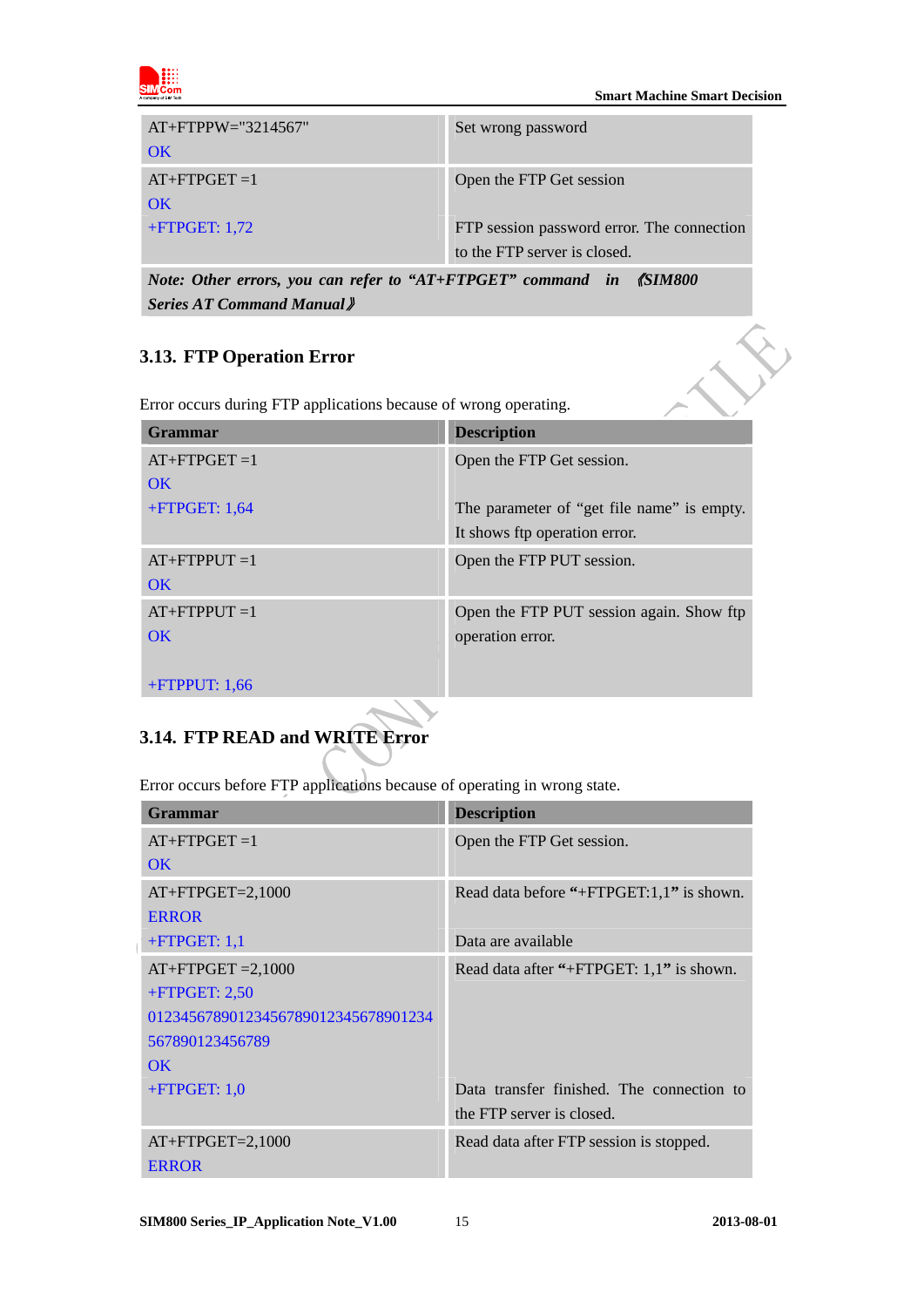<span id="page-14-0"></span>

 **Smart Machine Smart Decision** 

 $\rightarrow$ 

| $AT+FTPPUT=1$          | Open the FTP PUT session.                |
|------------------------|------------------------------------------|
| OK.                    |                                          |
| $AT+FTPPUT=2,1000$     | Write data before "+FTPPUT: 1,1,1280" is |
| <b>ERROR</b>           | shown.                                   |
| +FTPPUT: $1,1,1280$    | FTP session is ready for uploading.      |
| $AT+FTPPUT=2,100$      | Write data after "+FTPPUT: 1,1,1280" is  |
| $+$ FTPPUT: 2,100      | shown.                                   |
|                        |                                          |
| $\overline{\text{OK}}$ |                                          |
| $AT+FTPPUT=2,0$        | No more data will be uploaded, the FTP   |
| $\overline{\text{OK}}$ | session will be closed.                  |
| $AT+FTPUT=2,100$       | Write data after FTP session is stopped. |
| <b>ERROR</b>           |                                          |
|                        |                                          |

### **3.15. Set FTP Download Break Point Parameter**

| Grammar                        | <b>Description</b>                           |
|--------------------------------|----------------------------------------------|
| $AT+FTPGET=1$                  | Open the FTP Get session.                    |
| <b>OK</b>                      |                                              |
| $+$ FTPGET: 1,1                | Data are available.                          |
| $AT+FTPGET = 2,1024$           | Get data of FTP server.                      |
| $+$ FTPGET: 2,29               |                                              |
| wodeceshijieguo, zhgeshigeshia |                                              |
| <b>OK</b>                      |                                              |
| $+$ FTPGET: 1,0                | Data transfer finished. The connection to    |
|                                | the FTP server is closed.                    |
| $AT + FTPRESET = 20$           | Set the broken point.                        |
| OK.                            |                                              |
| $AT+FTPGET=1$                  | Open the FTP Get session.                    |
| $\overline{\text{OK}}$         |                                              |
| $+$ FTPGET: 1,1                | Data are available.                          |
| $AT+FTPGET = 2,1024$           | Get the data begin from the broken point.    |
| +FTPGET: 2,9                   |                                              |
| shigeshia                      |                                              |
| $\overline{\text{OK}}$         |                                              |
| $+$ FTPGET: 1,0                | Data transfer is finished. The connection to |
|                                | the FTP server is closed.                    |

It provides the method to use FTP broken download resuming function.

### **3.16. FTP DELE Method**

Delete the specified file in FTP server.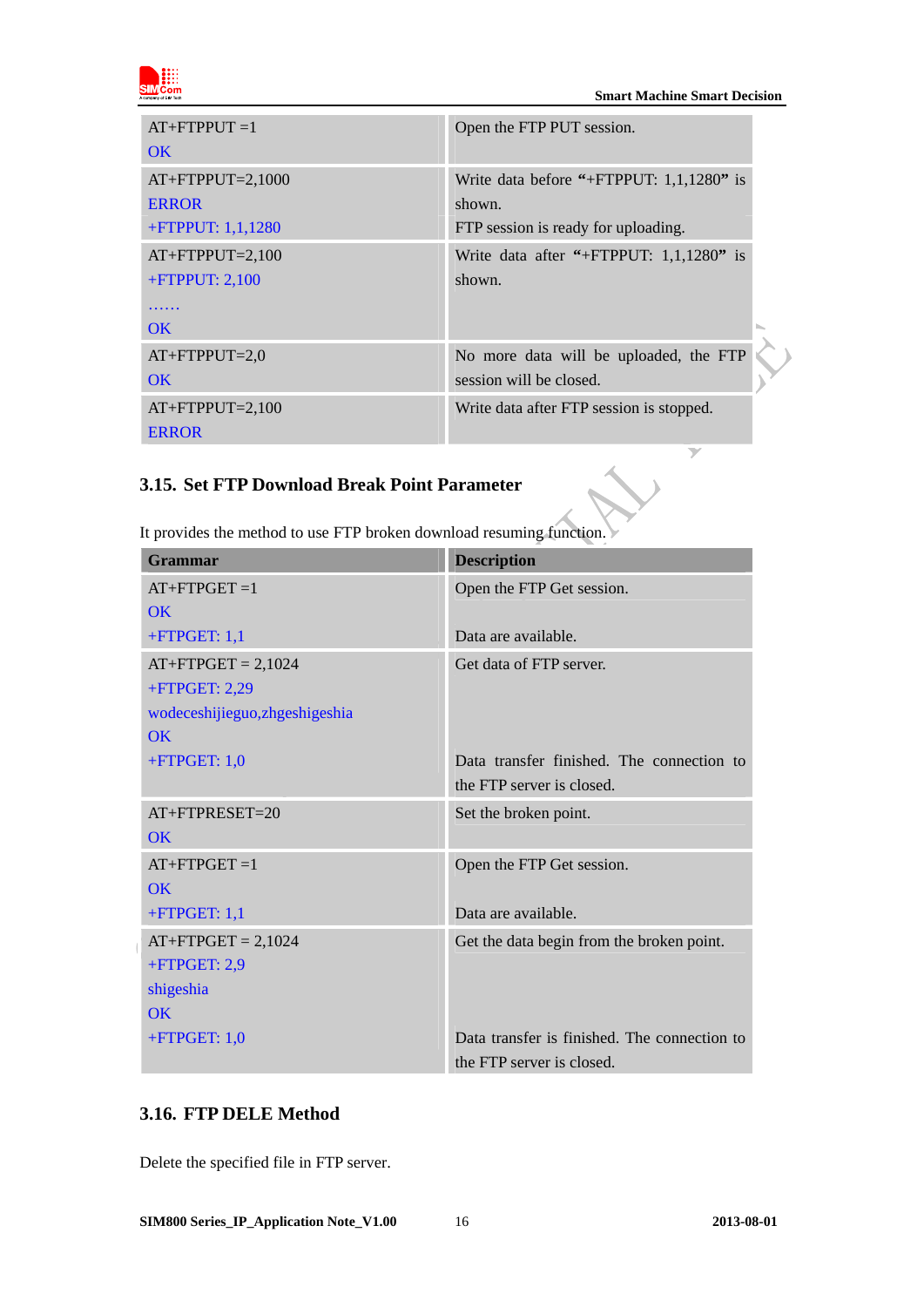<span id="page-15-0"></span>

| <b>Grammar</b>              | <b>Description</b>                          |  |
|-----------------------------|---------------------------------------------|--|
| $AT+FTPCID=1$               | Set parameters for FTP session.             |  |
| $\overline{\text{OK}}$      |                                             |  |
| AT+FTPSERV="116.228.221.52" |                                             |  |
| $\overline{\text{OK}}$      |                                             |  |
| $AT+FTPUN="sim.cs1"$        |                                             |  |
| OK                          |                                             |  |
| $AT + FTPPW = "******"$     |                                             |  |
| <b>OK</b>                   |                                             |  |
| AT+FTPGETNAME="1K.txt"      |                                             |  |
| <b>OK</b>                   |                                             |  |
| AT+FTPGETPATH="/"           |                                             |  |
| OK                          |                                             |  |
| AT+FTPDELE                  | Open the FTP DELE session.                  |  |
| OK                          |                                             |  |
| +FTPDELE: 1,0               | Delete file finished. The connection to the |  |
|                             | FTP server is closed.                       |  |
| 3.17. FTP SIZE Method       |                                             |  |

### **3.17. FTP SIZE Method**

Get the size of specified file in FTP server.

| <b>Grammar</b>              | <b>Description</b>                            |
|-----------------------------|-----------------------------------------------|
| $AT+FTPCID=1$               | Set parameters for FTP session.               |
| $\overline{\text{OK}}$      |                                               |
| AT+FTPSERV="116.228.221.52" |                                               |
| OK                          |                                               |
| $AT+FTPUN="sim.cs1"$        |                                               |
| OK                          |                                               |
| $AT+FTPPW=$ "******"        |                                               |
| OK                          |                                               |
| AT+FTPGETNAME="1K.txt"      |                                               |
| OK                          |                                               |
| AT+FTPGETPATH="/"           |                                               |
| OK                          |                                               |
| AT+FTPSIZE                  | Open the FTP SIZE session.                    |
| OK                          |                                               |
| $+$ FTPSIZE: 1,0,1024       | Get the size of file finished. The connection |
|                             | to the FTP server is closed.                  |

### **3.18. FTP MKD and RMD Method**

Make and remove directory on the remote machine.

| Grammar | r<br><b>Description</b> |
|---------|-------------------------|
|         |                         |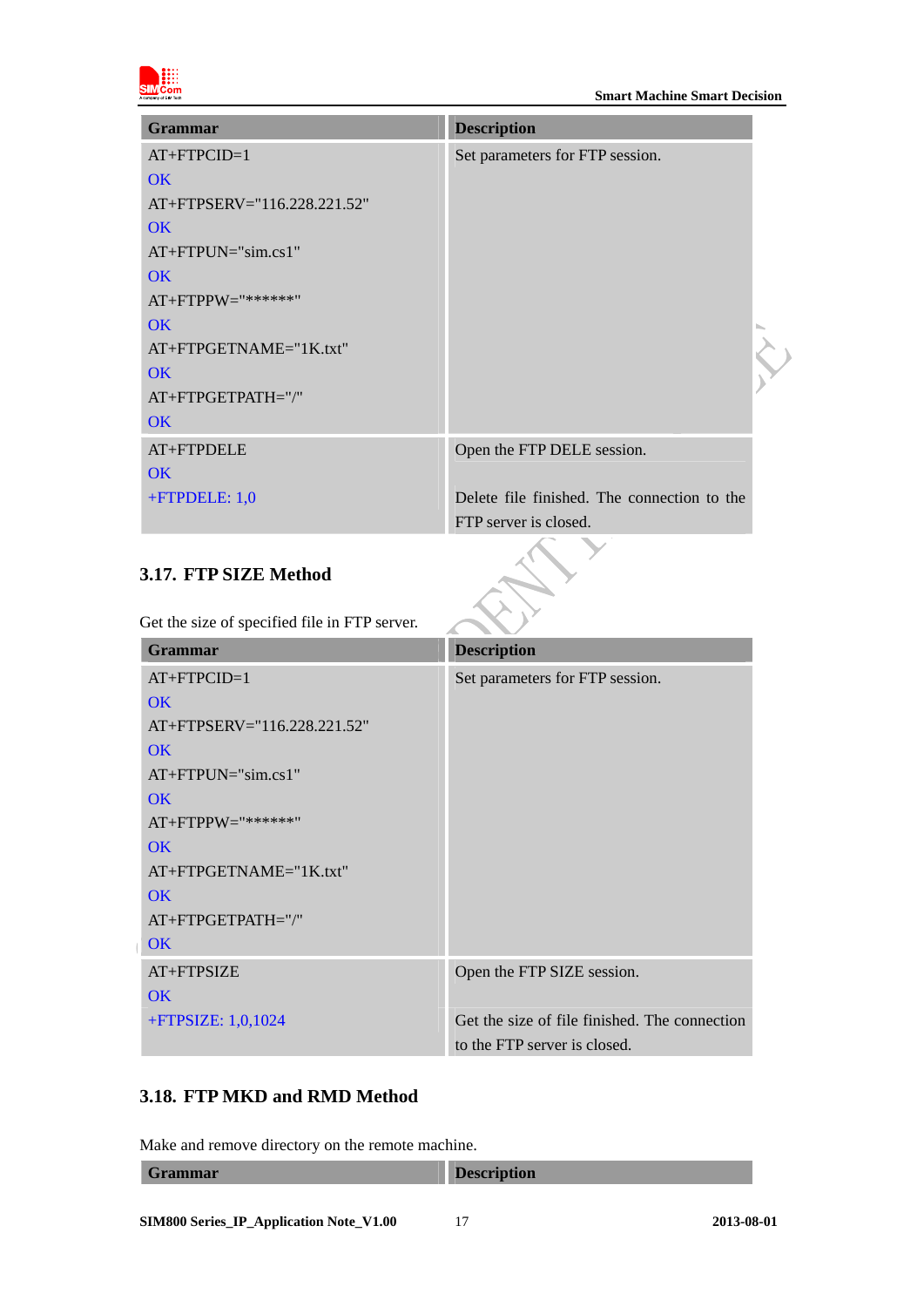<span id="page-16-0"></span>

| $AT+FTPCID=1$               | Set parameters for FTP session.            |  |
|-----------------------------|--------------------------------------------|--|
| OK                          |                                            |  |
| AT+FTPSERV="116.228.221.52" |                                            |  |
| OK                          |                                            |  |
| $AT+FTPUN="sim.cs1"$        |                                            |  |
| OK                          |                                            |  |
| $AT+FTPPW=""******"$        |                                            |  |
| OK                          |                                            |  |
| AT+FTPGETPATH="/test"       |                                            |  |
| <b>OK</b>                   |                                            |  |
| $AT + FTPMKD$               | Open the FTP session.                      |  |
| <b>OK</b>                   |                                            |  |
| $+$ FTPMKD: 1,0             | The directory "test" is made on the remote |  |
|                             | machine                                    |  |
| AT+FTPRMD                   | Open the FTP session                       |  |
| OK                          |                                            |  |
| $+$ FTPRMD: 1,0             | The directory "test" is removed from the   |  |
|                             | remote machine                             |  |

#### **3.19. FTP LIST Session**

List contents of remote directory.

| ∼<br><b>Grammar</b>         | . .<br><b>Description</b>       |
|-----------------------------|---------------------------------|
| $AT+FTPCID=1$               | Set parameters for FTP session. |
| OK.                         |                                 |
| AT+FTPSERV="116.228.221.52" |                                 |
| <b>OK</b>                   |                                 |
| $AT+FTPUN="sim.cs1"$        |                                 |
| OK                          |                                 |
| $AT+FTPPW=$ "******"        |                                 |
| <b>OK</b>                   |                                 |
| $AT+FTPGETNAME="IK.txt"$    |                                 |
| OK                          |                                 |
| AT+FTPGETPATH="/"           |                                 |
| <b>OK</b>                   |                                 |
| $AT+FTPLIST=1$              | Open the FTP session.           |
| OK                          |                                 |
| $+$ FTPLIST: 1,1            | Data are available              |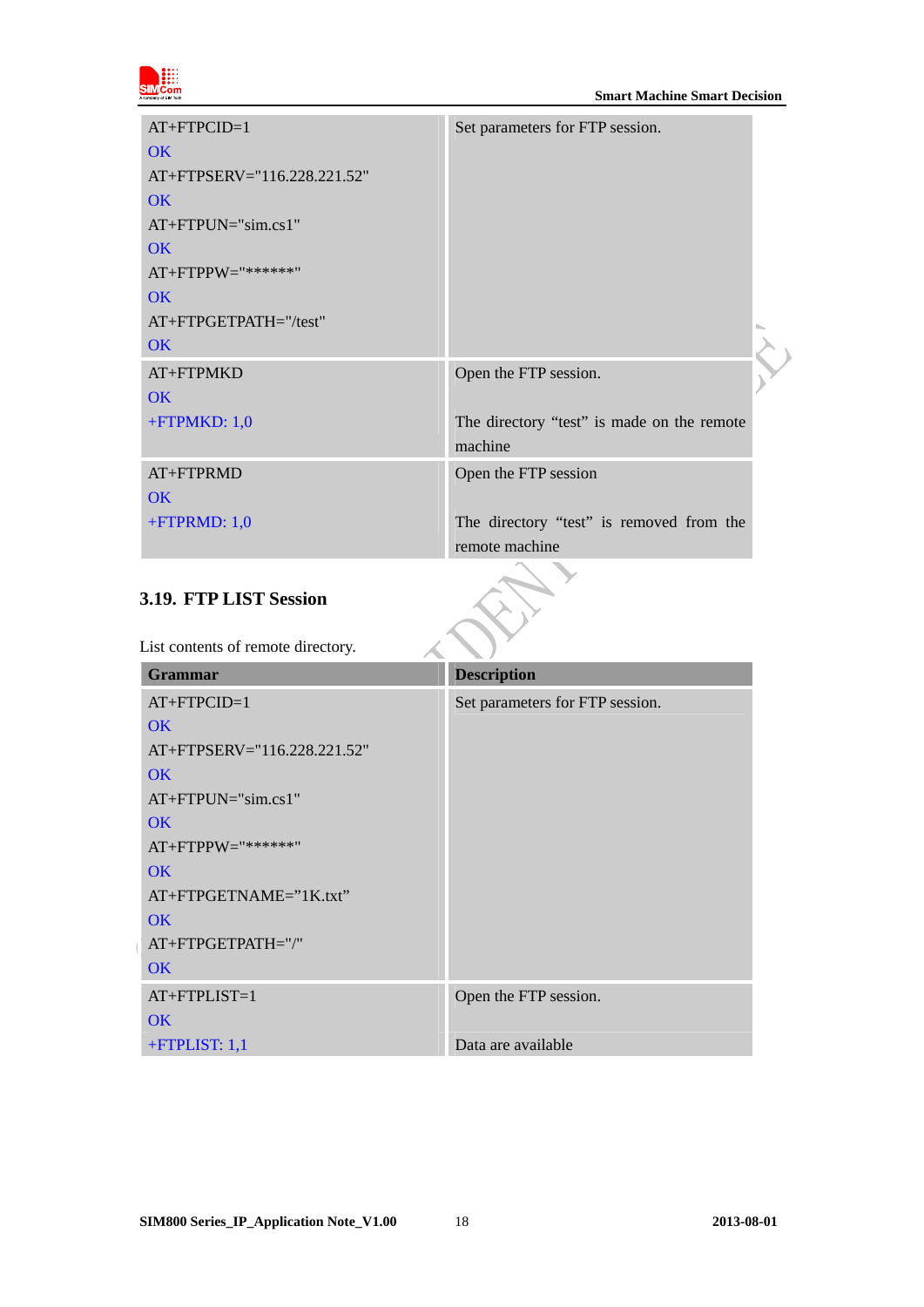<span id="page-17-0"></span>

| $AT+FTPLIST=2,1024$                                | Request to read 1024 bytes, but only 126  |
|----------------------------------------------------|-------------------------------------------|
| $+$ FTPLIST: 2,126                                 | bytes are now available                   |
| total 0                                            |                                           |
| 0 Oct 12<br>$drw$ - $rw$ - $rw$ -<br>1 user group  |                                           |
| 14:58.                                             |                                           |
| 1 user group 0 Oct 12<br>$drw$ - $rw$ - $rw$ - $-$ |                                           |
| 14:58                                              |                                           |
|                                                    |                                           |
| <b>OK</b>                                          |                                           |
| $+$ FTPLIST: 1,0                                   | Data transfer finished. The connection to |
|                                                    | the remote machine is closed              |

### **3.20. FTP Extend PUT Method**

|                                           | the remote machine is closed                    |
|-------------------------------------------|-------------------------------------------------|
| 3.20. FTP Extend PUT Method               |                                                 |
| Extend Upload data to the remote machine. |                                                 |
| <b>Grammar</b>                            | <b>Description</b>                              |
| $AT+FTPCID=1$                             | Set parameters for FTP session.                 |
| OK                                        |                                                 |
| AT+FTPSERV="116.228.221.52"               |                                                 |
| OK                                        |                                                 |
| AT+FTPUN="sim.cs1"                        |                                                 |
| $\overline{\text{OK}}$                    |                                                 |
| AT+FTPPW="*******"                        |                                                 |
| <b>OK</b>                                 |                                                 |
| AT+FTPPUTNAME="1K.txt"                    |                                                 |
| <b>OK</b>                                 |                                                 |
| AT+FTPPUTPATH="/"                         |                                                 |
| <b>OK</b>                                 |                                                 |
| AT+FTPEXTPUT=1                            | Open the FTP session.                           |
| <b>OK</b>                                 |                                                 |
| AT+FTPEXTPUT=2,0,1024,10000               | Client requests to send 1024 bytes.             |
| +FTPEXTPUT: 0,1024                        | Response indicates that user must input         |
|                                           | 1024 bytes for transferring. It is saved in the |
|                                           | module.                                         |
|                                           | It is ready to receive data from UART, and      |
|                                           | DCD has been set to low.                        |
| OK                                        | All data has been received over, and DCD is     |
|                                           | set to high.                                    |
| $AT+FTPPUT=1$                             | Open the FTP PUT session. Waiting for the       |
| OK                                        | module to upload the data to the remote         |
|                                           | machine.                                        |
| +FTPPUT: $1,0$                            | Data transfer finished. The connection to       |
|                                           | the remote machine is closed                    |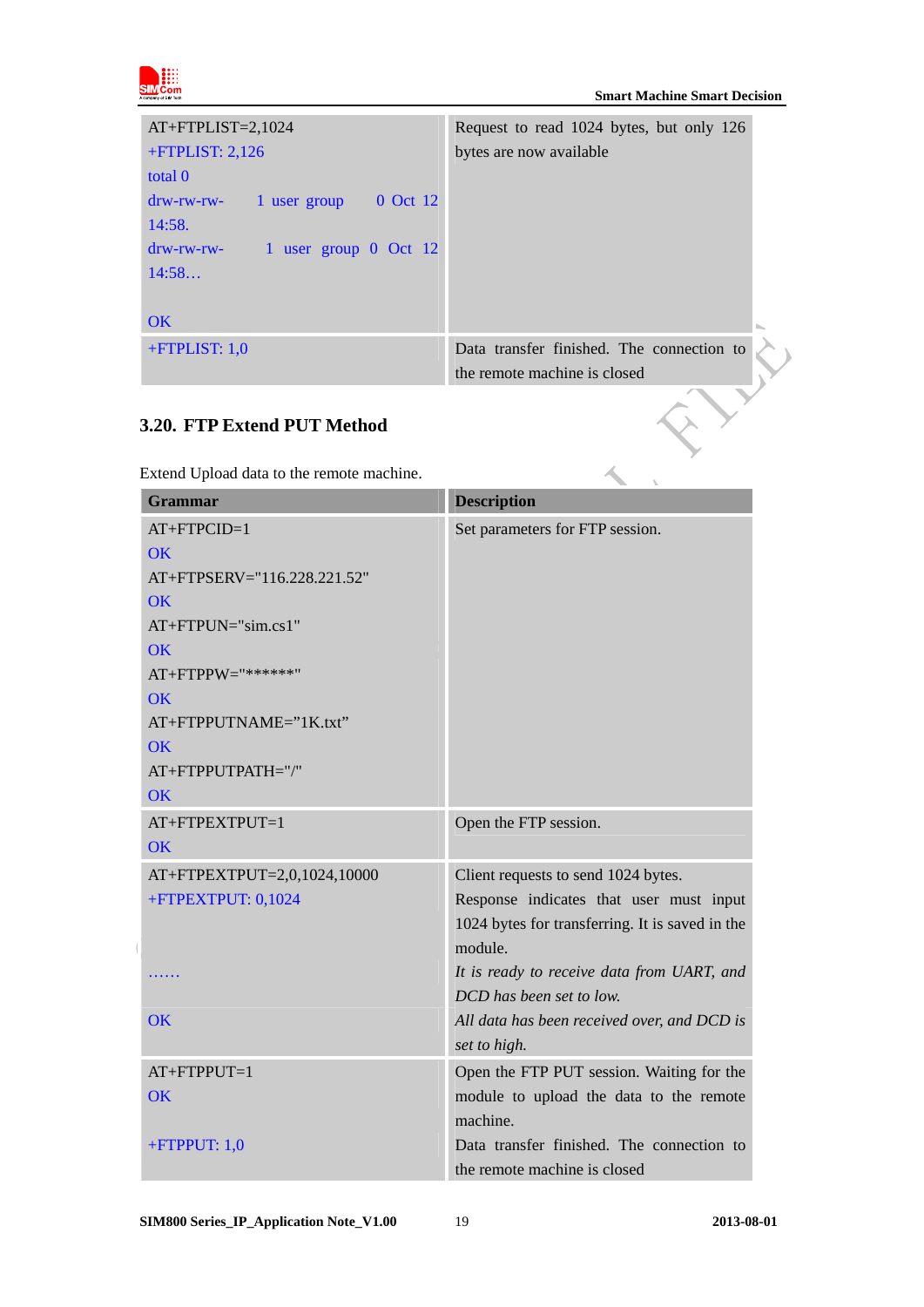

AT+FTPEXTPUT=0 **OK** Set FTP to normal put method

**COM CONTAINS AND** Wat -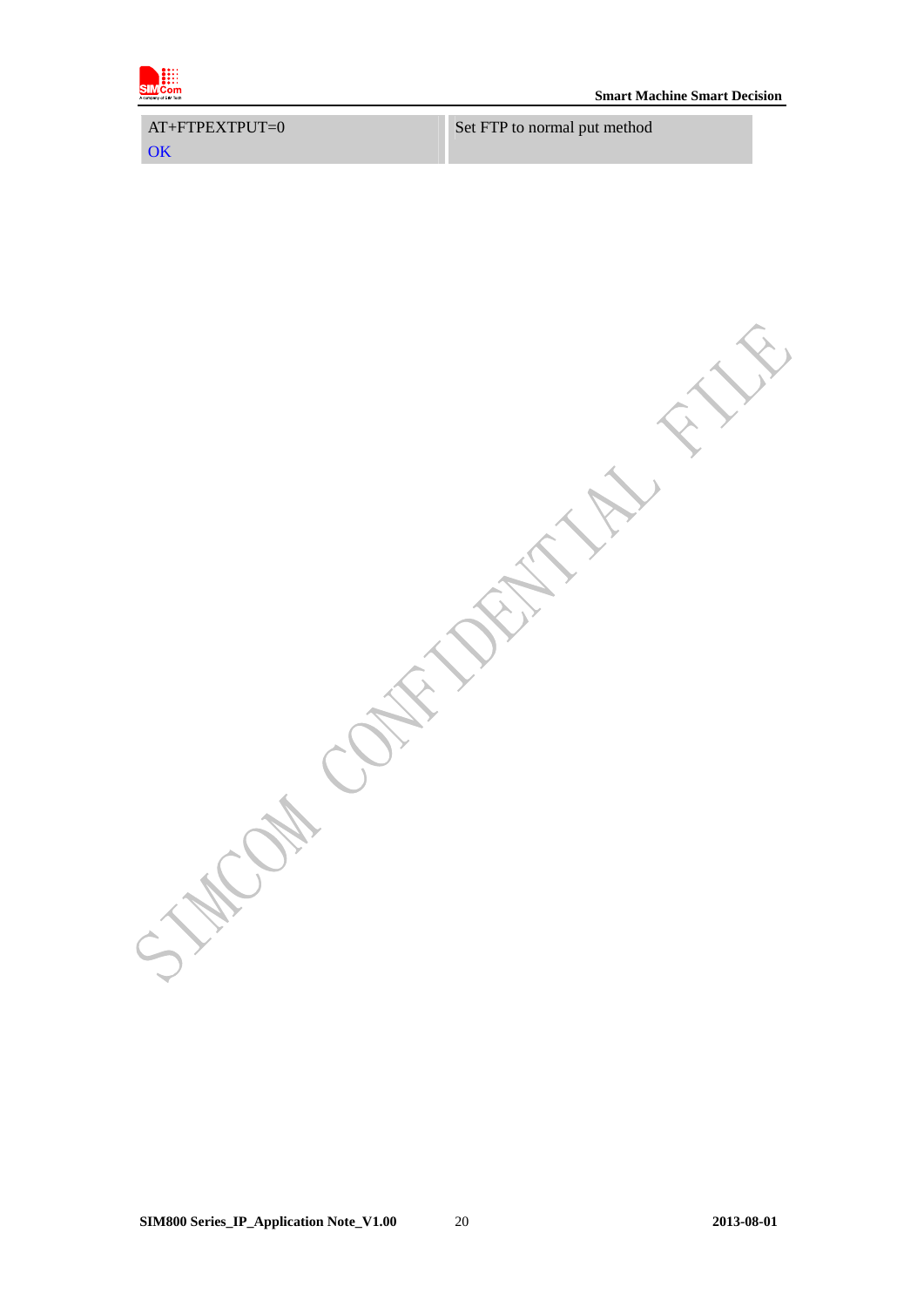<span id="page-19-0"></span>

# **Appendix**

#### **A. Related Documents**

| <b>SN</b> | Document name                          | <b>Remark</b> |
|-----------|----------------------------------------|---------------|
|           | <b>SIM800 Series AT Command Manual</b> |               |
|           |                                        |               |

#### **B. Terms and Abbreviations**

| Abbreviation | <b>Description</b>                  |
|--------------|-------------------------------------|
| <b>FTP</b>   | File Transfer Protocol              |
| <b>HTTP</b>  | <b>Hypertext Transfer Protocol</b>  |
| <b>APN</b>   | <b>Access Point Name</b>            |
| <b>GPRS</b>  | <b>General Packet Radio Service</b> |
| <b>PDP</b>   | Packet Data Protocol                |

**SIM800 Series\_IP\_Application Note\_V1.00** 21 **2013-08-01 2013-08-01**